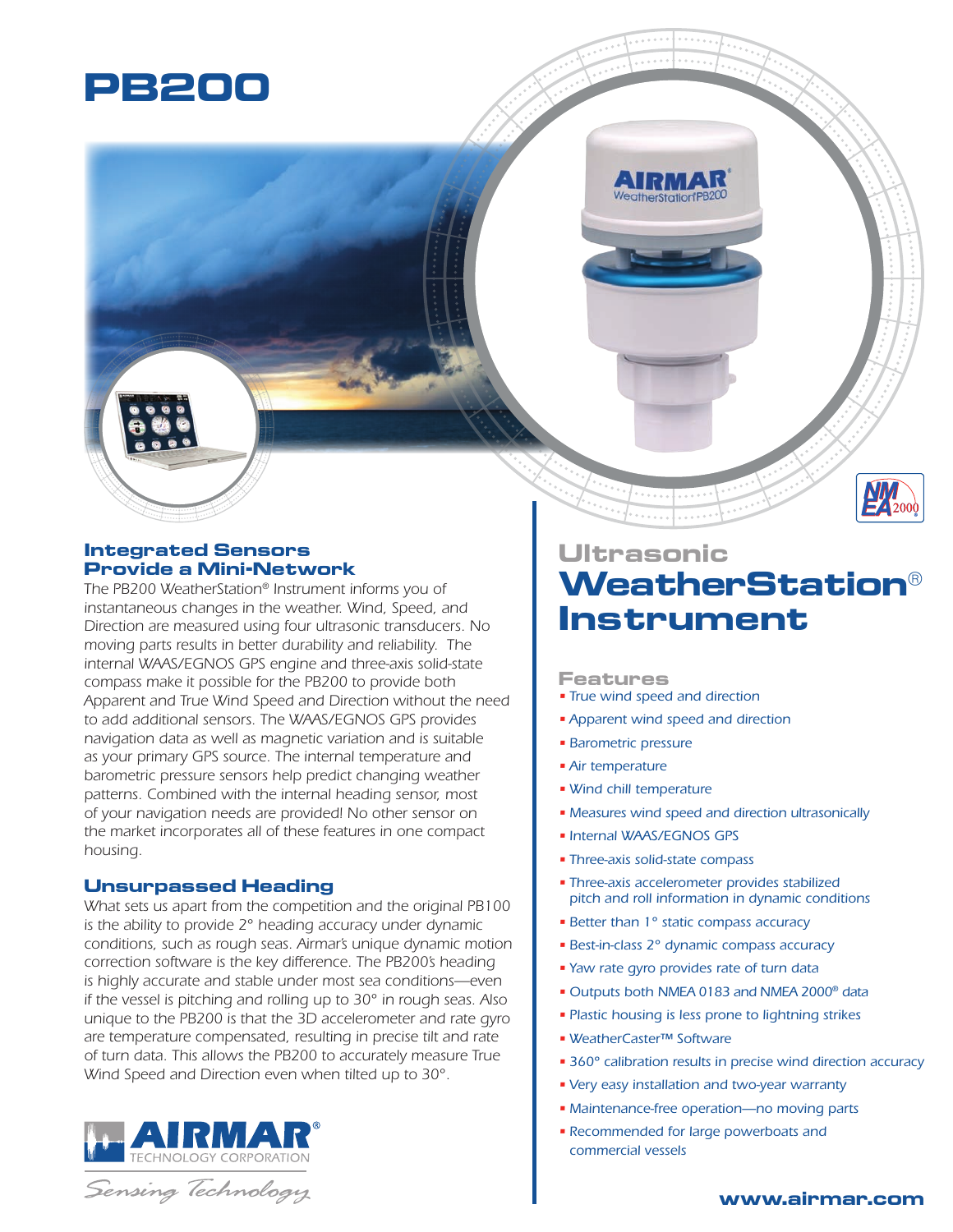# **PB200 Ultrasonic WeatherStation® Instrument**



## **How the WeatherStation® Instrument Works**

*The Airmar WeatherStation Instrument is the only all-in-one weather sensor that calculates apparent wind speed and direction, barometric pressure, air temperature, and wind chill temperature. With the internal compass and WAAS/EGNOS GPS, true wind speed and direction can also be calculated. The UV stabilized, compact housing is fully waterproof and resistant to sunlight and chemicals.*

*The ultrasonic wind sensor (an ultrasonic anemometer) measures apparent wind speed and direction. The WeatherStation Instrument contains four ultrasonic transducers, visible through the four holes in the top of the sensor's wind channel (see figure 1). These transducers operate in pairs—one transducer injects a pulse into the air. The pulse bounces off the metal plate at the bottom of the wind channel and is carried by the wind to arrive at the listening transducer a short time later.*

*When there is no wind, the pulse travels at the speed of sound from the sender to the receiver. Whenever the wind is*  blowing in that direction, the pulse will arrive sooner than if *the air is still. Similarly, whenever the wind is blowing in the opposite direction, the pulse will arrive later than if the air is*  still. The four transducers take turns in sending and receiving *pulses.*

*A microprocessor within the WeatherStation Instrument then combines the measurements from all four transducers to calculate the resultant wind speed and direction. Throughout this process, the sensor monitors the air temperature, to compensate for the fact that the speed of sound in air changes with temperature.*



## **Understanding True and Apparent Wind**

*The WeatherStation Instrument has the unique ability to display both true and apparent wind. True wind is the actual motion of the air relative to the earth. Apparent wind is the wind which an observer experiences while moving or on board a boat. It is the result of two motions—the actual motion of the air (the true wind) and the motion of the boat. If the vessel is not moving, then the true and apparent wind will be the same.*

#### **Enhanced Performance**

*The Airmar PB200 WeatherStation Instrument offers enhanced performance over the PB100 and the competition. Advanced features such as a three-axis solid-state compass, three axis accelerometer, yaw rate gyro and WAAS/EGNOS GPS result in unsurpassed performance under all sea conditions. The sensor can also be fully integrated with your existing NMEA 0183 electronics or NMEA 2000 network. Unique to the sensor is its ability to output both NMEA 0183 and NMEA 2000 simultaneously to various devices on-board. Coupled with Airmar's intuitive WeatherCaster PC software, the PB200 is also a powerful stand alone solution.*

*The WeatherStation Instrument comes with our intuitive WeatherCaster™ Software. Data can be viewed in both digital and analog format and can be saved for a set period of time. The log time can be adjusted in intervals from 6 to 72 hours. Standard NMEA sentences and an RS485 interface allows for the flexibility of designing your own software program to fit your specific application. Our comprehensive technical manual makes the job easy!*

*Airmar's WeatherStation Instrument includes a standard 1-14" UNS marine thread connections to accommodate standard mounting hardware. The waterproof base connector assures trouble-free installation and servicing, while a quick disconnect feature allows for installations on vessels of all types and sizes.*

#### *Connecting the PB200 to a NMEA 2000® Network*

*When connecting the PB200 WeatherStation® Instrument to a NMEA 2000 network backbone, a devicenet cable is needed.*



#### *Connecting the PB200 to a PC—*

*When connecting the PB200 to a PC only, a USB Converter is required to use the WeatherCaster™ PC Software.*



*Connecting the PB200 to a NMEA 0183 and NMEA 2000® Networks When simultaneously connecting the PB200 to both NMEA 0183 and NMEA 2000 networks, a combination cable kit is required. This kit contains either a 15 m (50') or 30 m (100') combination cable, splitter box, 3M connectors, and a 6 m (20') devicenet cable for connecting to the NMEA 2000 network.*

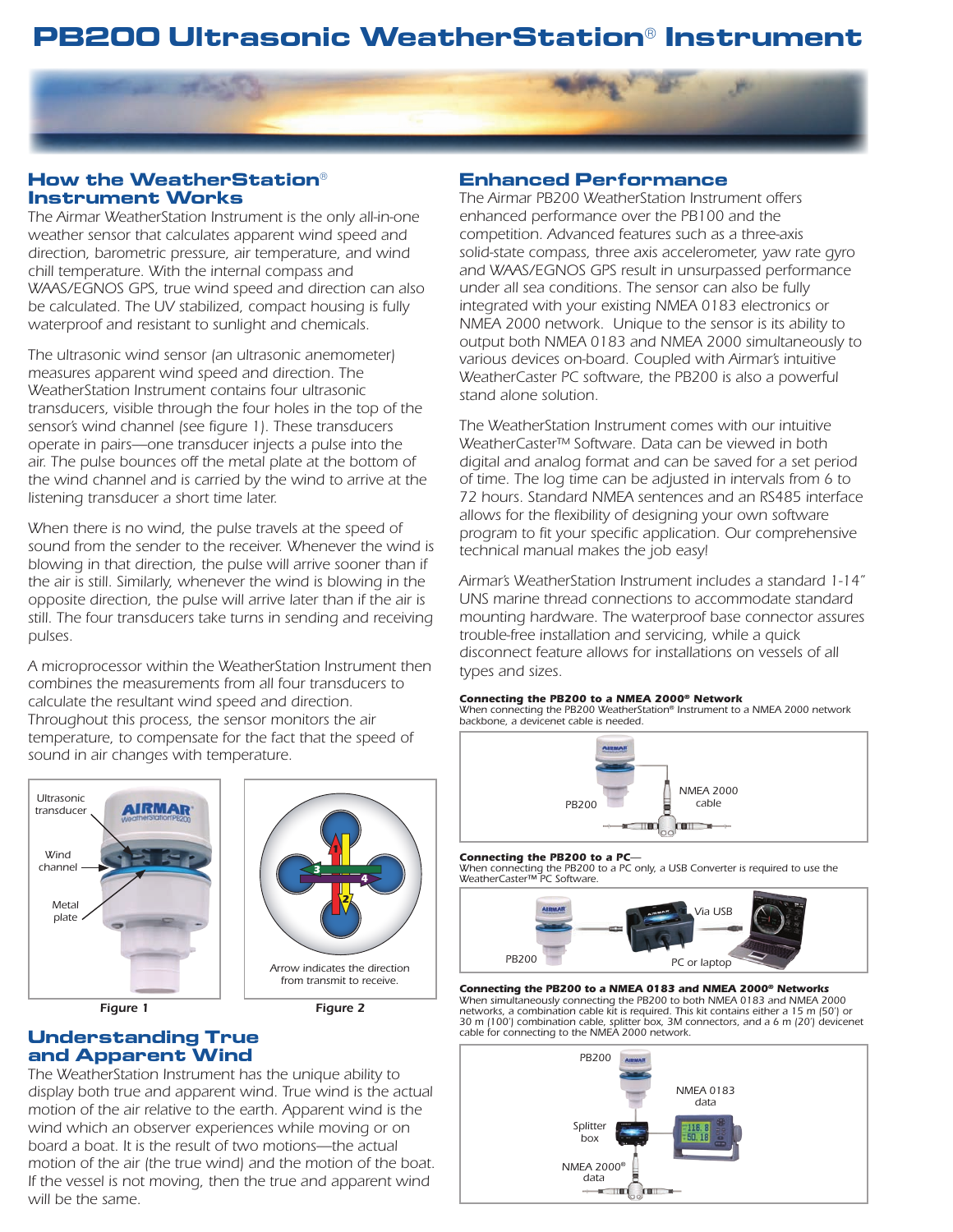# **PB200 Performance Accuracy and Graphs**













*State-of-the-Art Wind Tunnel Airmar's on-site wind tunnel is calibrated with a pitot tube, which in turn was calibrated with a National Institute of Standards and Technology (NIST) traceable pitot tube.*